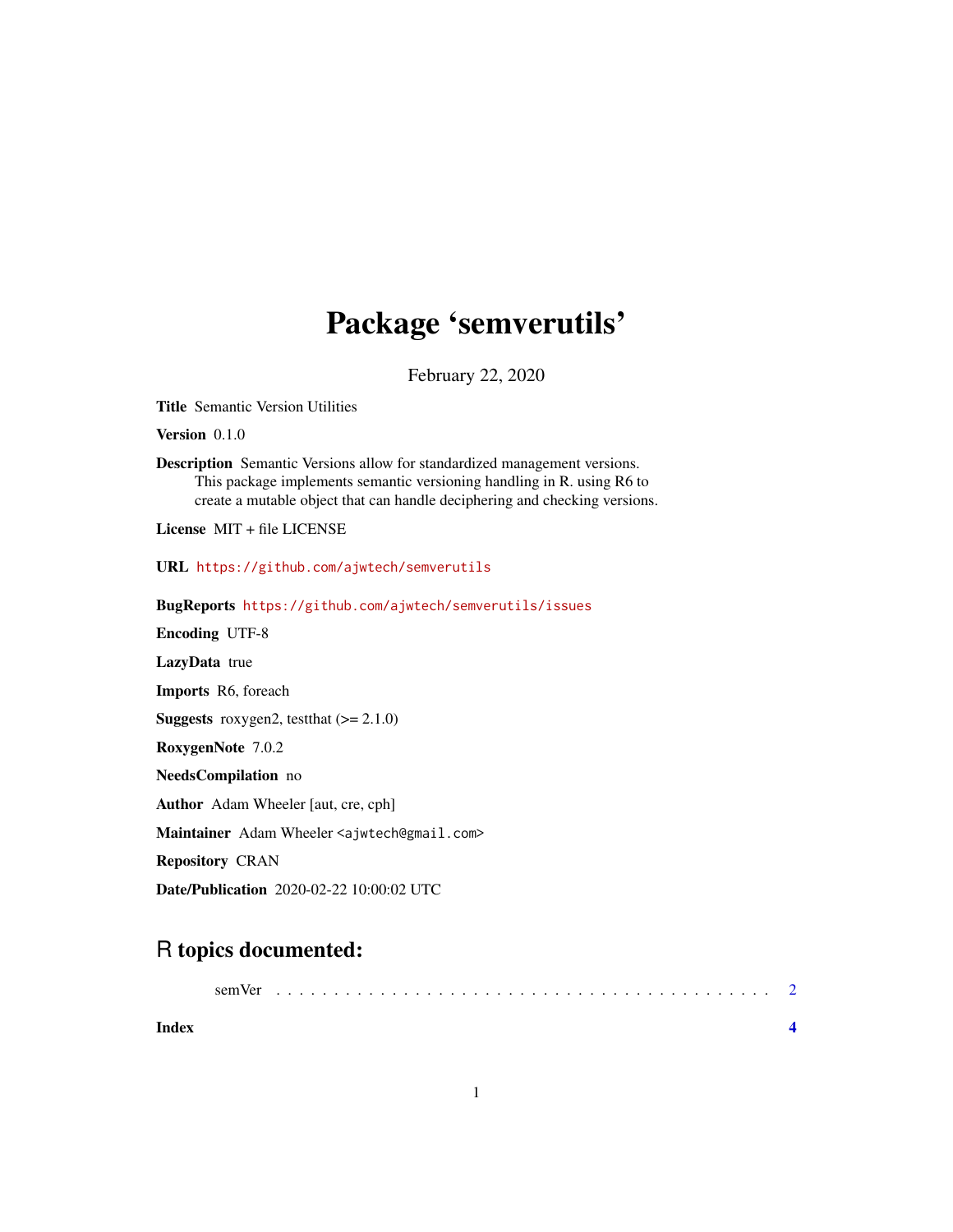<span id="page-1-0"></span>2 semVer

#### Description

semVer is an R6 class to create an object for working with Semantic versioning

semVer is an R6 class to create an object for working with Semantic versioning

#### Public fields

SemVerVersion version of semantic versioning rules to be followed currently only version 2.0.0 is supported.

#### Methods

#### Public methods:

- [semVer\\$higherThanAll\(\)](#page-0-0)
- [semVer\\$new\(\)](#page-0-0)
- [semVer\\$clone\(\)](#page-0-0)

Method higherThanAll(): higherThanAll() test if the vector of versions passed in are all lower than this object

*Usage:*

semVer\$higherThanAll(Versions)

*Arguments:*

Versions character vector of semantically formatted version numbers

*Returns:* atomic boolean

*Examples:*

sem <- semVer\$new("3.0.0") sem\$higherThanAll(c("2.0.2", "0.1.0"))

Method new(): initializes a new semVer object with the version supplied

```
Usage:
semVer$new(Version = "", SemVerVersion = "2.0.0")
Arguments:
Version character of semantically formatted version numbers
```
SemVerVersion defaults to "2.0.0" no other options currently available.

*Returns:* semVer object holding version data

*Examples:*

sem <- semVer\$new("3.0.0")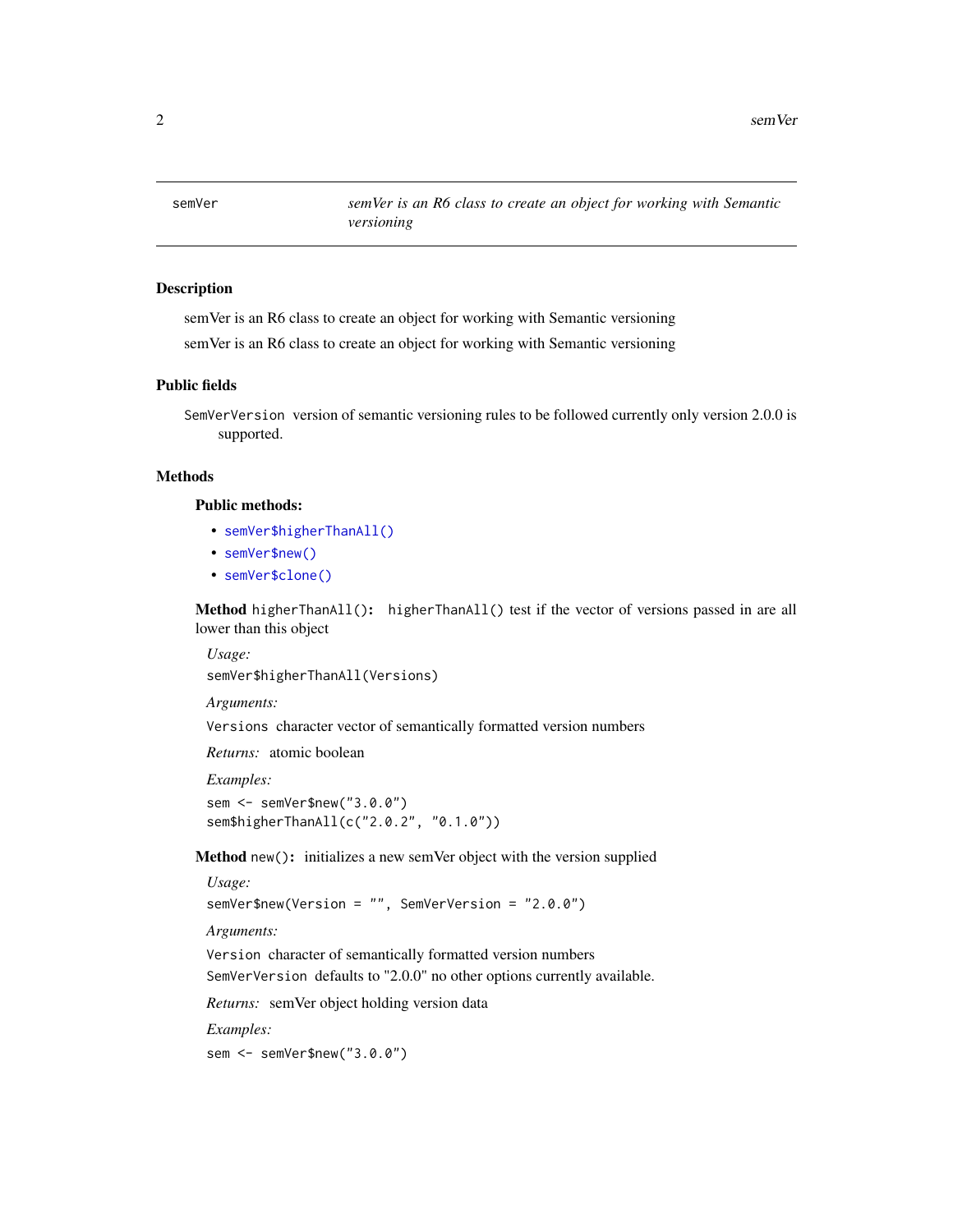#### semVer 3

Method clone(): The objects of this class are cloneable with this method.

*Usage:* semVer\$clone(deep = FALSE) *Arguments:* deep Whether to make a deep clone.

#### Examples

```
## ------------------------------------------------
## Method `semVer$higherThanAll`
## ------------------------------------------------
sem <- semVer$new("3.0.0")
sem$higherThanAll(c("2.0.2", "0.1.0"))
## ------------------------------------------------
## Method `semVer$new`
## ------------------------------------------------
```
sem <- semVer\$new("3.0.0")